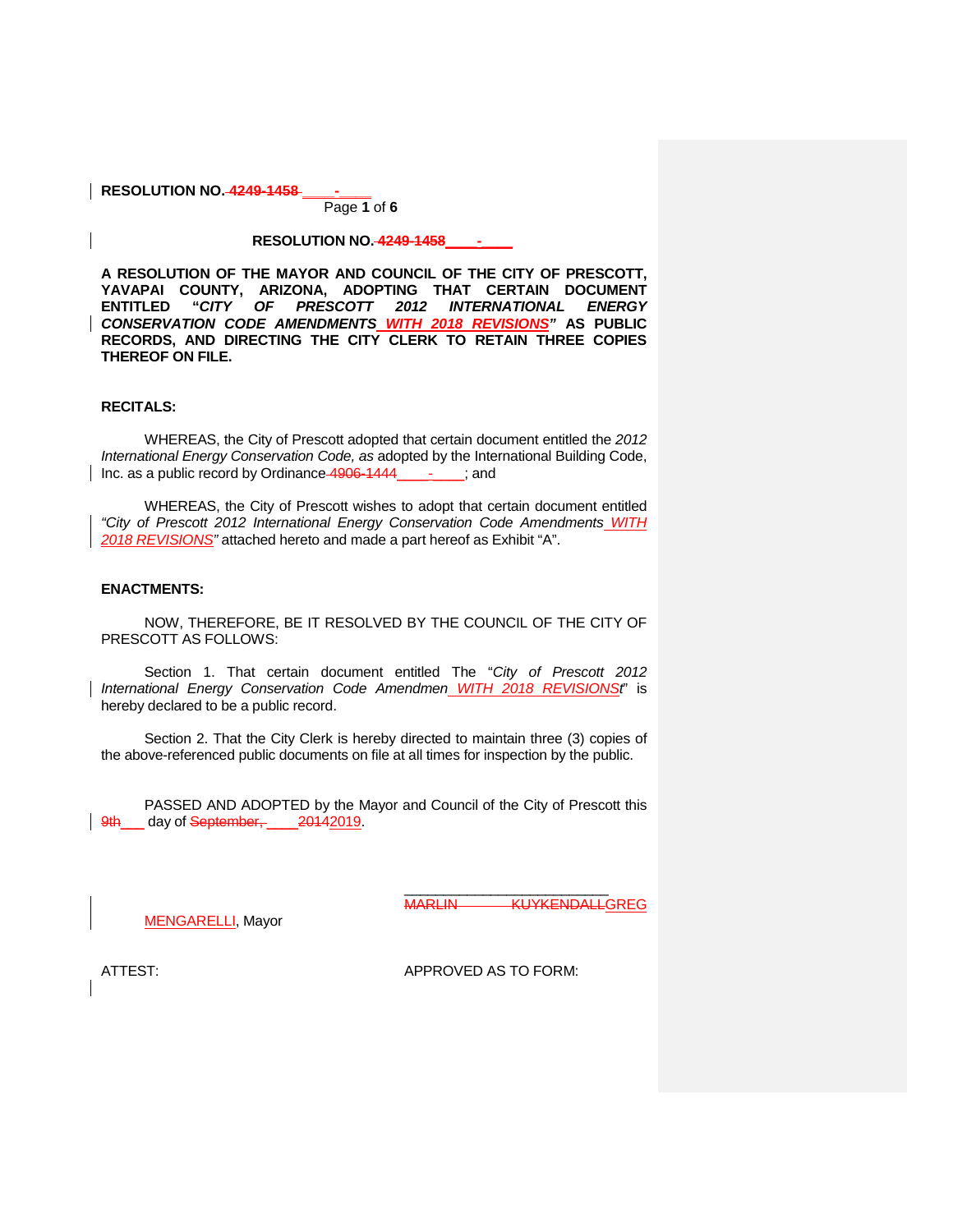Page **2** of **6**

\_\_\_\_\_\_\_\_\_\_\_\_\_\_\_\_\_\_\_\_\_\_\_\_\_\_\_\_\_\_ \_\_\_\_\_\_\_\_\_\_\_\_\_\_\_\_\_\_\_\_\_\_\_\_\_\_\_

DANA DELONGMAUREEN SCOTT, City Clerk **Journal Account Contract Contract Contract Contract Contract Contract Contract Contract Contract Contract Contract Contract Contract Contract Contract Contract Contract Contract Contra** City Attorney

**EXHIBIT "A"**

# **PART 1 ADOPTION**

That Resolution 3918-0924 4249-1458 of the City of Prescott is here by repealed and a new International Energy Conservation Code pertaining to all aspects of construction is adopted to read as follows:

#### **CITY OF PRESCOTT 2012 INTERNATIONAL ENERGY CONSERVATION CODE AMENDMENTS WITH 2018 REVISIONS**

There is hereby adopted by reference, that certain document known as the International **Energy** ConservationPlumbing Code, 2012 edition, as published by the International Code Council. Said document is hereby amended and adopted as the 2012 International Energy Conservation Code with 2018 revisions for the City of Prescott for regulating and governing energy efficient building envelopes and installation of energy efficient mechanical, lighting and power systemsthe conditions and ce of all property, buildings and structures; by providing the standards for supplied and facilities and other physical things and conditions essential to ensure that structures are safe. sanitary and fit for occupation and use; and the condemnation of buildings and structures unfit for<br>human occupancy and use and the demolition of such structures as berein provided: providing for ncy and use and the dem issuance of permits and collection of fees therefore; and each and all regulations penalties, conditions, and terms of the various Technical codes and Ordinances. Providing procedures for enforcement thereof; providing the severability of each and all conditions and terms of the *"City of Prescott 2012 International Energy Conservation Code"* are hereby referred to, adopted, and made as part hereof as set forth herein, excepting such portions as are herein deleted, modified or amended.

#### **COMMERCIAL CHAPTER 1 [CE]- SCOPE AND ADMINISTRATION**

#### **SECTION C101 – SCOPE AND GENERAL REQUIREMENTS**

**SECTION C101.1 Title** is hereby amended to read as follows:

**C101.1 Title**. This Code shall be known as the "City of Prescott 2012 International Energy Conservation Code- Commercial with 2018 revisions", hereinafter referred to as "this Code".

**SECTION C101.2 Scope** shall have an added section 101.2.1 to read as follows:

**C101.2.1 City of Prescott Administration Building Code** as adopted and as may be amended.

#### **SECTION C102 – ALTERNATE MATERIALS – METHOD OF CONSTRUCTION< DESIGN OR INSULATIONG SYSTEMS.**

**SECTION C102.1 General** is hereby amended by adding section C102.1.2 as follows:

### **C102.1.2. Pre-approved Energy Efficiency Programs or design standards**: 1. U.S. Green Building Council LEED

- **Energy Star**
- 3. U.S. Department of Energy Res-Check
- U.S. Department of Energy Comm-Check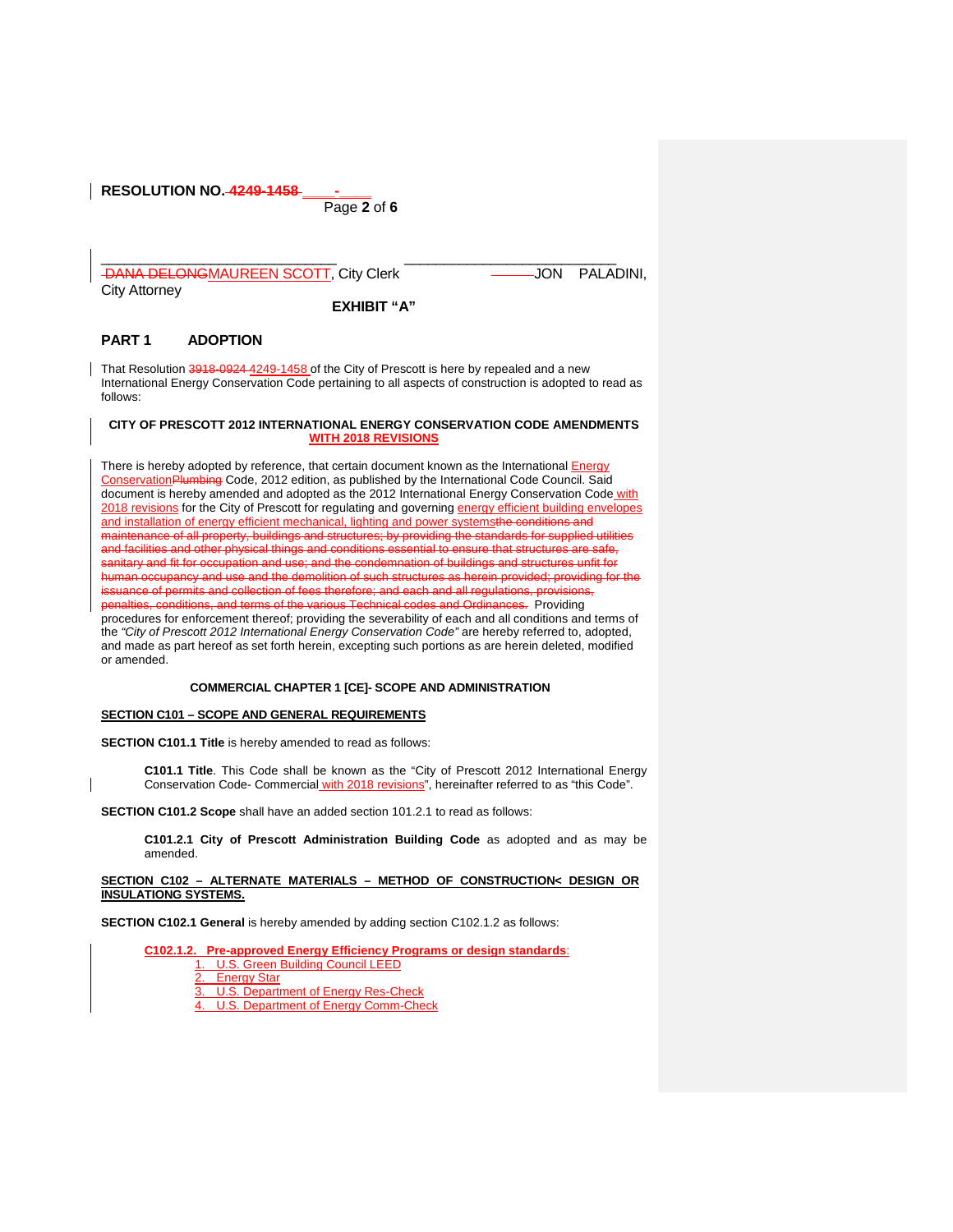| <b>RESOLUTION NO.-4249-1458</b>                     |  |  |  |
|-----------------------------------------------------|--|--|--|
| Page 3 of 6                                         |  |  |  |
| Manual J Table 1a or 1b, current addition           |  |  |  |
| Asrae design for Prescott airport, current addition |  |  |  |
| <b>Pre-approved Energy Efficiency Programs:</b>     |  |  |  |
| U.S. Green Building Council LEI                     |  |  |  |
| <b>Energy Star</b>                                  |  |  |  |
| S. Department of Fnergy Res-Check                   |  |  |  |
| <b>S. Department of Epergy Comm-Check</b>           |  |  |  |

**SECTION C103, 105-109** is hereby deleted and replaced with the requirements of the city of Prescott Administrative Building Code as adopted and as may be amended from time to time.

#### **CHAPTER 2 [CE]- DEFINITIONS**

**SECTION C201 –GENERAL SECTION C201.3 – Terms defined in other codes,** is hereby amended as follows:

**201.4 Terms not defined in other codes.** Where terms are not defined in this code and are defined in the International Conservation Code, International Fire Code, International Fuel Gas Code, International Mechanical Code, International Plumbing Code or The City of Prescott Administration Code, such terms shall have the meanings ascribed to them as in those codes.

**SECTION C201.4** - **Terms not defined,** is hereby amended as follows:

**C201.4 Terms not defined**. Where terms are not defined through the methods authorized by this Chapter, such terms shall have ordinarily accepted meanings such as the context implies. The Current edition of Webster's New International Dictionary of the English Language, Unabridged, shall be considered as providing ordinarily accepted meanings.

#### **CHAPTER 3 [CE]- GENERAL REQUIREMENTS**

### **SECTION C301 –GENERAL**

**TABLE C301.1** is amended as follows

**Arizona, City of Prescott, Zone 4B**

| <b>SECTION C402 - BUILDING ENVELOPE REQUIREMENTS</b>                                                                                                                                                                                                              | Formatted: Indent: First line: 0"             |
|-------------------------------------------------------------------------------------------------------------------------------------------------------------------------------------------------------------------------------------------------------------------|-----------------------------------------------|
|                                                                                                                                                                                                                                                                   | Formatted: Underline                          |
| <b>SECTION C402.4.1.2.3 Building test</b> is hereby amended by adding the following sentence at the end<br>of the paragraph:                                                                                                                                      | Formatted: Font: Not Bold                     |
|                                                                                                                                                                                                                                                                   | Formatted: Font: Not Bold                     |
| <b>SECTION C402.4.1.2.3 Building test.</b> Blower door testing must be conducted by an<br>Approved Third Party Certification agency, and must have a passing result at the Combo Final<br>inspection. This section will be in full compliance by January 1, 2020. | Formatted: Indent: Left: 0.5". First line: 0" |
| <b>SECTION C402.4.7 Vestibules</b> is hereby amended by adding the following exception:                                                                                                                                                                           | Formatted: Indent: First line: 0"             |
|                                                                                                                                                                                                                                                                   | Formatted: Font: Bold                         |
| <b>SECTION C402.4.7 Vestibules</b> 7. Doors that have an air curtain with a velocity of not less                                                                                                                                                                  | Formatted: Font: Not Bold                     |
| then 6.56 feet per second (2m/s) at the floor that have been tested in accordance with ANSI/AMCE                                                                                                                                                                  |                                               |
| 220 and installed in accordance with the manufacturer's instructions. Manual or automatic controls<br>shall be provided that will operate the air curtain with the opening and closing of the door. Air curtains                                                  |                                               |
| and their controls shall comply with section C408.2.3                                                                                                                                                                                                             |                                               |
| <b>SECTION C403 BUILDING MECHANICAL SYSTEMS</b>                                                                                                                                                                                                                   | Formatted: Font: Bold, Underline              |
| <b>SECTION C403.2.7 DUCT AND PLENUM INSULATION SEALING</b> is hereby amended with an                                                                                                                                                                              | Formatted: No underline                       |
|                                                                                                                                                                                                                                                                   | Formatted: Font: Not Bold, No underline       |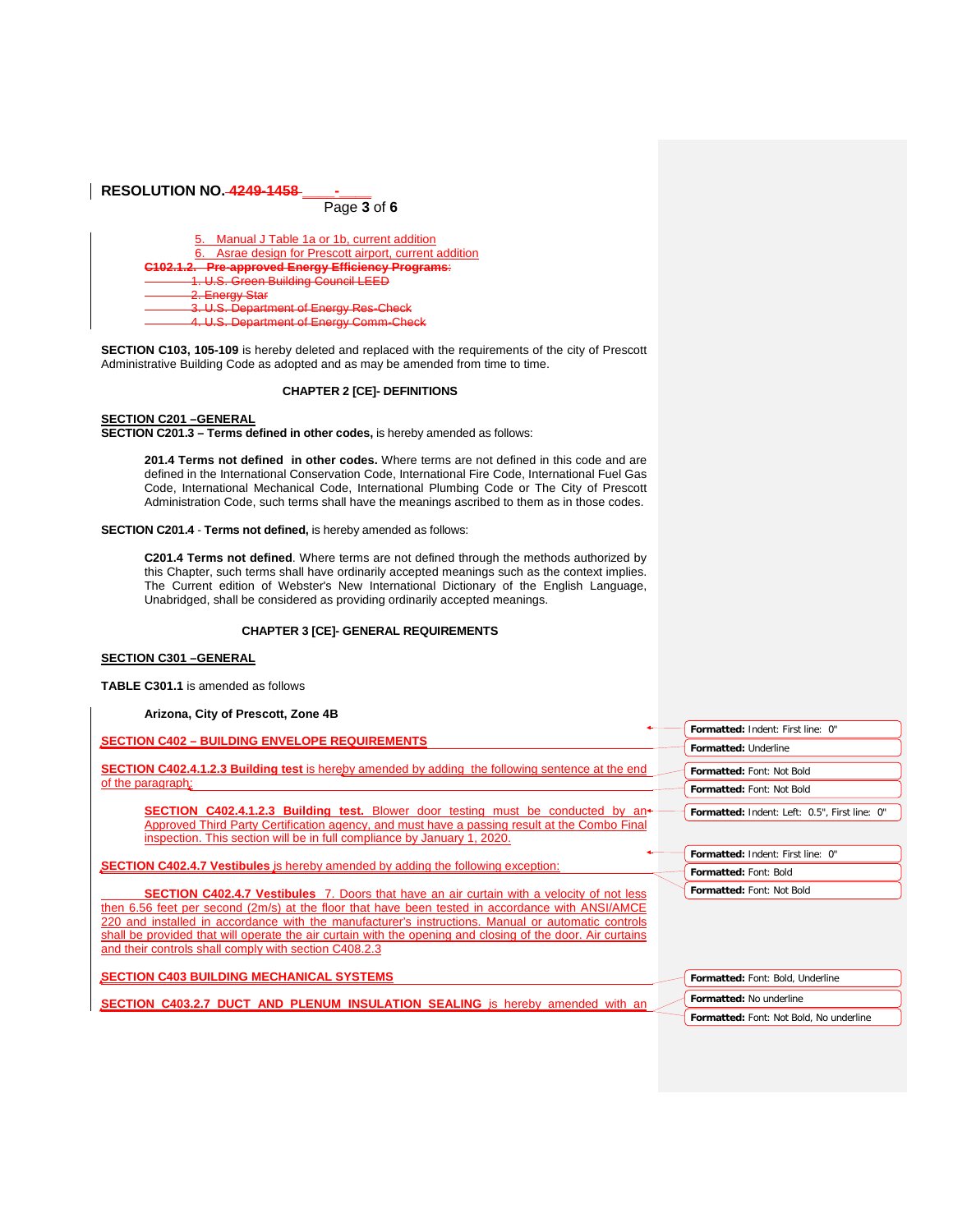| Page $4$ of 6                                                                                                                                                                                                                                                                                                      |                                               |
|--------------------------------------------------------------------------------------------------------------------------------------------------------------------------------------------------------------------------------------------------------------------------------------------------------------------|-----------------------------------------------|
| additional paragraph added at the end of section as follows:                                                                                                                                                                                                                                                       | Formatted: Font: Not Bold, No underline       |
| SECTION C403.2.7 DUCT AND PLENUM INSULATION SEALING All duct testing must be-<br>by an approved Third Party Certification agency or approved by engineer of record for the<br>system. Duct testing must have a passing certification by Combo Rough This section will be<br>in full compliance by January 1, 2020. | Formatted: Indent: Left: 0.5", First line: 0" |
|                                                                                                                                                                                                                                                                                                                    | Formatted: Underline                          |
| <b>COMMERCIAL IMPLAMENTATION.</b> The commercial section and the date by which complete<br>compliance with that section is to start.                                                                                                                                                                               | Formatted: Indent: First line: 0"             |
| SECTION C402 - BUILDING ENVELOPE REQUIREMENTS JANUARY 2015                                                                                                                                                                                                                                                         |                                               |
| SECTION C403 - BUILDING MECHANICAL SYSTEMS <b>SECTION C403 - BUILDING MECHANICAL SYSTEMS</b>                                                                                                                                                                                                                       |                                               |
| <b>SECTION C404 - SERVICE WATER HEATING</b><br><b>JANUARY 2016</b>                                                                                                                                                                                                                                                 |                                               |
| <b>SECTION C405 - ELECTRICAL POWER AND LIGHTING SYSTEMS JANUARY 2017</b>                                                                                                                                                                                                                                           |                                               |
| <b>RESIDENTIAL CHAPTER 1 [RE]- SCOPE AND ADMINISTRATION</b>                                                                                                                                                                                                                                                        |                                               |
| <b>SECTION R101 - SCOPE AND GENERAL REQUIREMENTS</b>                                                                                                                                                                                                                                                               |                                               |
| <b>SECTION R101.1 Title</b> is hereby amended to read as follows:                                                                                                                                                                                                                                                  |                                               |
| R101.1 Title. This Code shall be known as the "City of Prescott 2012 International Energy<br>Conservation Code-Residential with 2018 revisions", hereinafter referred to as "this Code".                                                                                                                           |                                               |
| <b>SECTION R101.2 Scope</b> shall have an added section 101.2.1 to read as follows:                                                                                                                                                                                                                                |                                               |
| R101.2.1 City of Prescott Administration Building Code as adopted and as may be<br>amended.                                                                                                                                                                                                                        |                                               |
| SECTION R102 - ALTERNATE MATERIALS - METHOD OF CONSTRUCTION DESIGN OR<br><b>INSULATIONG SYSTEMS.</b>                                                                                                                                                                                                               |                                               |
| SECTION R102.1 General is hereby amended by adding section C102.1.2 as follows:                                                                                                                                                                                                                                    |                                               |
| R102.1.2. Pre-approved Energy Efficiency Programs or design standards:                                                                                                                                                                                                                                             | Formatted: Numbered + Level: 1 +              |

**SECTION R103, 105-109** is hereby deleted and replaced with the requirements of the city of Prescott Administrative Building Code as adopted and as may be amended from time to time.

# **CHAPTER 2 [RE]- DEFINITIONS**

**SECTION R201 –GENERAL**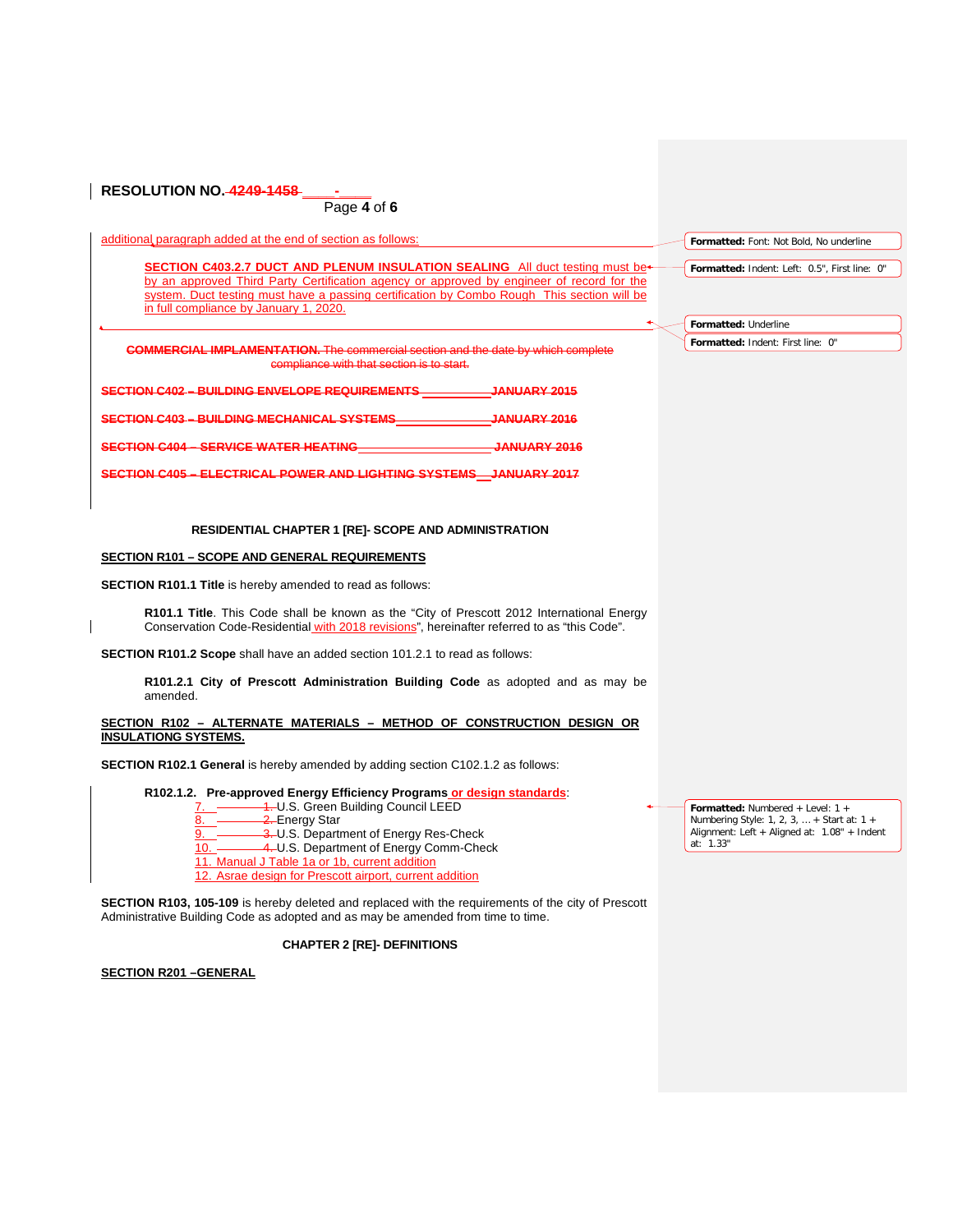Page **5** of **6**

**SECTION R201.3 – Terms defined in other codes,** is hereby amended as follows:

**R201.4 Terms not defined in other codes.** Where terms are not defined in this code and are defined in the International Conservation Code, International Fire Code, International Fuel Gas Code, International Mechanical Code, International Plumbing Code or The City of Prescott Administration Code, such terms shall have the meanings ascribed to them as in those codes.

**SECTION R201.4** - **Terms not defined,** is hereby amended as follows:

**R201.4 Terms not defined**. Where terms are not defined through the methods authorized by this Chapter, such terms shall have ordinarily accepted meanings such as the context implies. The Current edition of Webster's New International Dictionary of the English Language, Unabridged, shall be considered as providing ordinarily accepted meanings.

#### **CHAPTER 3 [RE]- GENERAL REQUIREMENTS**

### **SECTION R301 –GENERAL**

**TABLE R301.1** is amended as follows:

| Arizona, City of Prescott, Zone 4B                                                                                                                                                                                                                                                            | Formatted: Indent: First line: 0.5" |
|-----------------------------------------------------------------------------------------------------------------------------------------------------------------------------------------------------------------------------------------------------------------------------------------------|-------------------------------------|
| <b>SECTION R402 - BUILDING THERMAL ENVELOPE</b>                                                                                                                                                                                                                                               | Formatted: Font: Bold               |
| <b>SECTION R402.4.1.1 TESTING</b> is hereby amended by adding the following sentence at the end of<br>the paragraph:                                                                                                                                                                          |                                     |
| <b>SECTION R402.4.1.1 Testing.</b> Blower door testing must be conducted by an Approved Third<br>Party Certification agency, and must have a passing result at the Combo Final inspection. This<br>section will be in full compliance by January 1, 2020.                                     | Formatted: Font: Bold               |
| <b>SECTION R403 SYSTEMS</b>                                                                                                                                                                                                                                                                   |                                     |
| <b>SECTION R403.2.2 SEALING</b> is hereby amended with an additional paragraph added at the end of<br>section as follows:                                                                                                                                                                     |                                     |
| <b>SECTION R403.2.2 SEALING</b> All duct testing must be by an approved Third Party<br>Certification agency or approved by engineer of record for the system. Duct testing must have<br>a passing certification by Combo Rough This section will be in full compliance by January 1,<br>2020. |                                     |
| Arizona, City of Prescott, Zone 4B                                                                                                                                                                                                                                                            |                                     |
| <b>RESIDENTIAL IMPLAMENTATION.</b> The residential section and the date by which complete<br>compliance with that section is to start.                                                                                                                                                        |                                     |
| <b>SECTION R402 - BUILDING THERMAL ENVELOPE</b><br>JANUARY 2015                                                                                                                                                                                                                               |                                     |
| <b>SECTION R403-SYSTEMS</b><br><b>JANUARY 2016</b>                                                                                                                                                                                                                                            |                                     |
| SECTION R404 - ELECTRICAL POWER AND LIGHTING SYSTEMS JANUARY 2017                                                                                                                                                                                                                             |                                     |
| <b>PART II</b><br><b>FINDINGS AND DECLARATION</b>                                                                                                                                                                                                                                             |                                     |
| The City of Prescott Council, Arizona specifically and expressly finds and declares that the nature and                                                                                                                                                                                       |                                     |